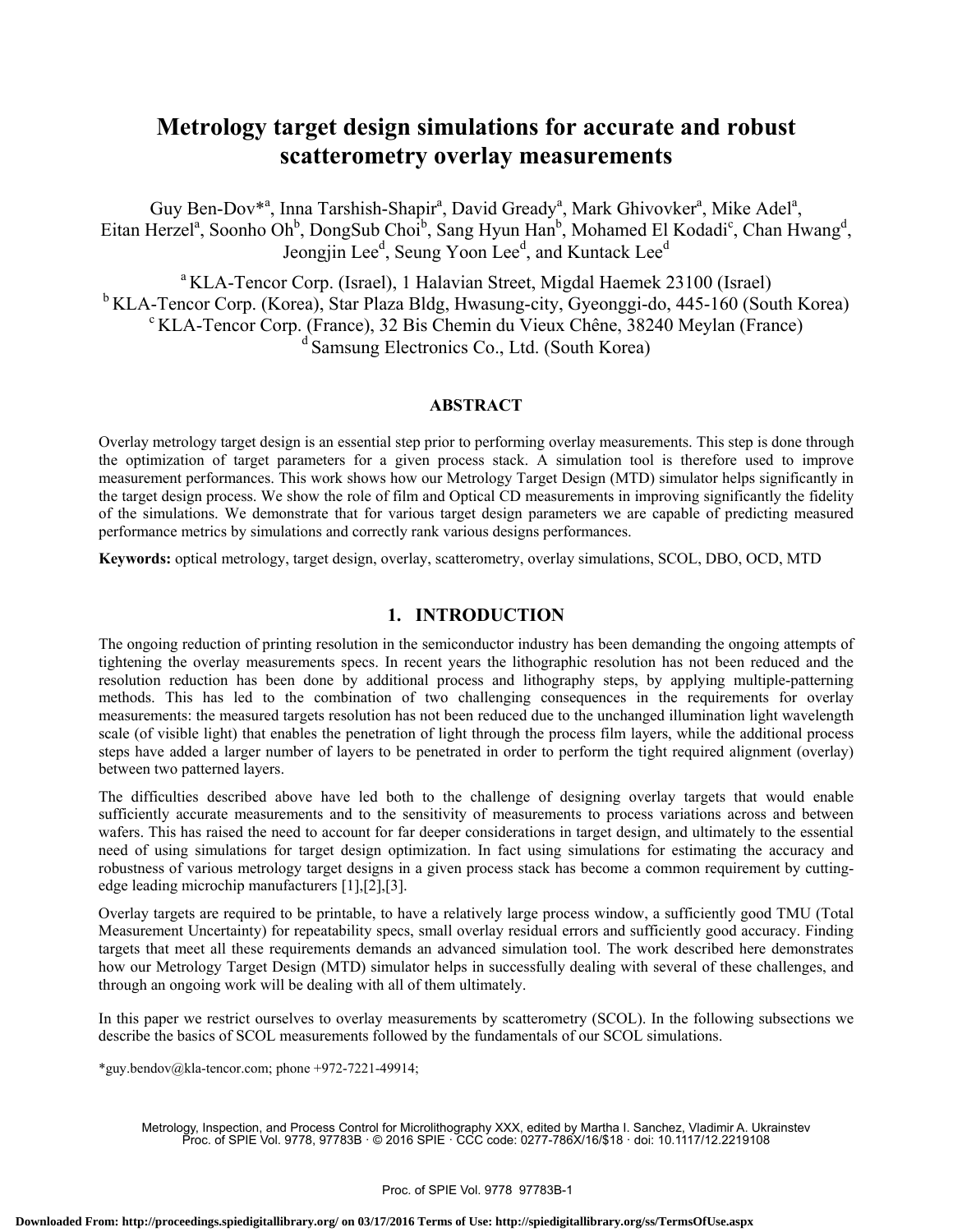Section 2 will be devoted to the comparison of simulations to measurements for a specific stack. This section contains a work that has been aimed to test the capabilities of the simulations in enabling a successful target design.

Finally, in section 3 we will draw conclusions and give a short description of some of the remaining and ongoing objectives for our Metrology Target Design (MTD) simulator.

## **1.1 Scatterometry Overlay (SCOL) Measurements**

The tool that is applied for our overlay measurements is based on an angle-resolved scatterometry [4]. It consists of a monochromatic light source, and the illumination spot is limited by a field-stop to a single target cell at a time. Several single-wavelength sources ( $\lambda_1, \lambda_2, \ldots$ ) are available in the range of visible light (400-800nm). A given target cell consists of a grating-over-grating structure, where the two gratings have a pitch of the order of magnitude of the light wavelength. This allows capturing in the collection pupil plane the intensities of the first order diffractions of the illuminating spot, such that all or most of the  $\pm 1$ <sup>st</sup> order diffracted spots are not overlapping with the zero order spot (see figure 1).

The tool light source and optical elements enable three main knobs for determining a certain tool setup for measurement: illumination wavelength (λ), illumination mask or apodizer (mainly choosing between on-axis illumination, as depicted in figure 1, or off-axis illumination, as shown below in subsection 1.2), and light polarization angle, which determines the polarization angle of both the illumination and collected light with respect to the cells grating vector (in the grating vector direction we refer to the light as "H-polarized" and perpendicular to the grating vector direction we refer to the light as "V-polarized").



Figure 1. Collection pupil-plane for on-axis illumination in angle-resolved SCOL. The "NA" subscripts relate to Numerical Aperture coordinates, where the subscript "il" indicates "illumination". Wavelength is indicated by λ. (Figure in courtesy of Barak Bringoltz, KLA-Tencor Corp - Israel).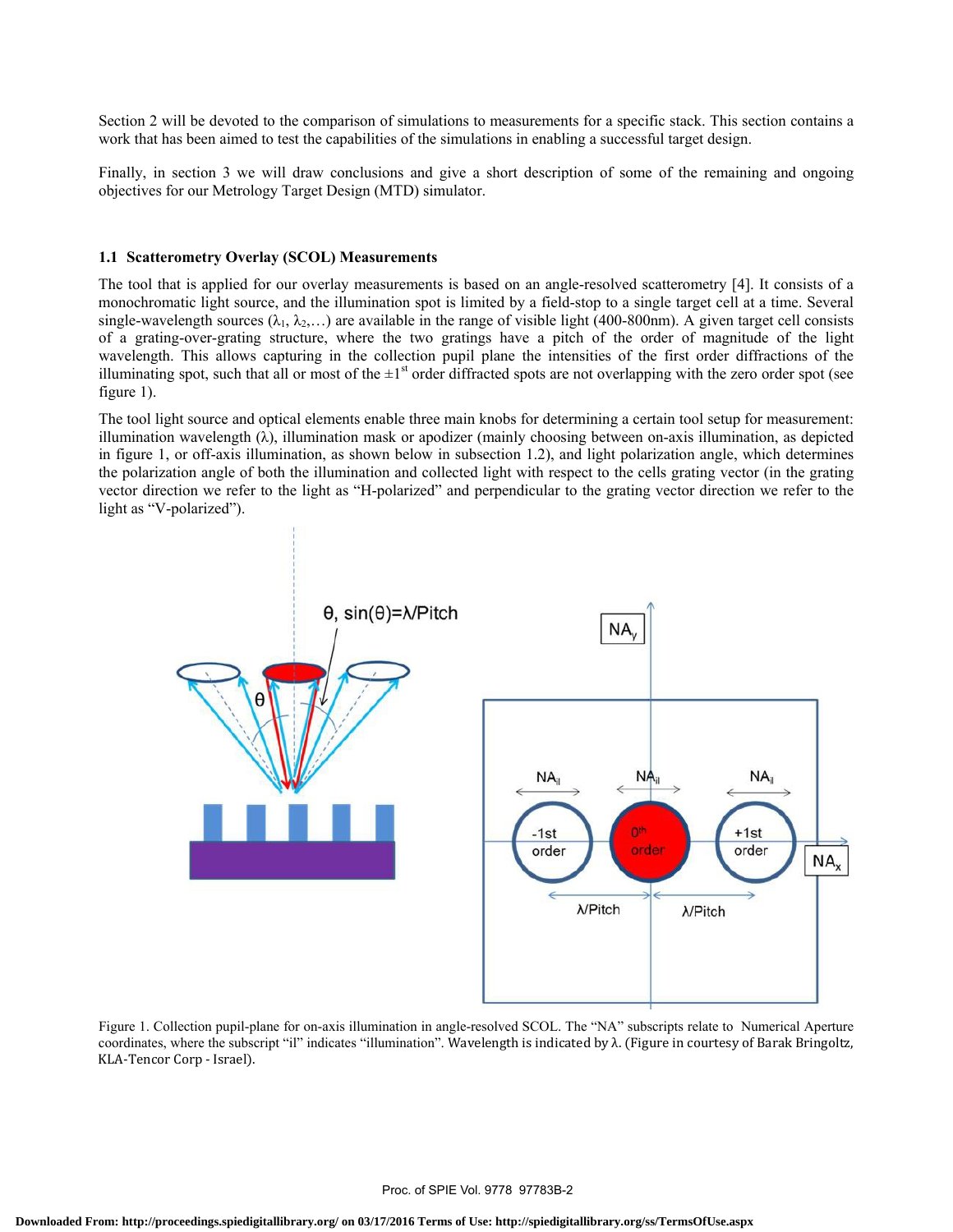The basic concept for measuring the overlay from the  $\pm 1$ <sup>st</sup> diffraction orders, by using target cells consisting of gratingover-grating structures, relies on the breaking of symmetry between the  $+1<sup>st</sup>$  and  $-1<sup>st</sup>$  diffractions. By assuming that the only asymmetry in the grating-over-grating structure is due to the overlay between the bottom and the top gratings, the difference between the  $+1^{st}$  signal and the  $-1^{st}$  signal (while accounting for a 180 degrees rotation of the  $-1^{st}$  signal with respect to the  $+1<sup>st</sup>$  one) is a measure to the overlay. Therefore we define the term of a "differential signal", which relates to the subtraction of the  $-1<sup>st</sup>$  order signal from the  $+1<sup>st</sup>$  one:

$$
D_i(p) = S_i(p+1) - S_i(p-1)
$$
 (1)

where  $p$  indicates the index of a pixel in the collection pupil plane, corresponding to an illumination angle. The subscript  $i$  (= 1 or 2) refers to a target cell; in order to be able to quantify the overlay measure, two cells are required for each measurement direction. For each cell we induce a certain shift,  $f_0$ , in opposite directions, such that the total misalignment between the top and bottom gratings for the two cells is:

$$
\text{cell1:} \quad +f_0 + \text{overlap} \\ \text{cell2:} \quad -f_0 + \text{overlap} \tag{2}
$$

Typical values of  $f_0$  are  $\sim$ 20nm. From the two differential signals corresponding to the two cells we extract the overlay value [4]. This is done for each pixel, and a weighted average, which amplifies the contribution of the more sensitive pixels, is then applied for getting the single result of the overlay value.

A typical SCOL target consists of four cells, two for each measurement direction. A scheme of a typical target is shown if figure 2.



Figure 2. Typical SCOL target, where each pair of diagonal cells is used for the overlay measurement in its grating vector direction.

#### **1.2 Electro-Magnetic (EM) Simulations**

Simulations of the reflected light from a given wafer stack are done by solving Maxwell's equations for an input which consists of a spot of light having a certain wavelength and intensity distribution. Our measurements were done for two different illumination apodizers, an on-axis illumination (as depicted in figure 1) and an off-axis one. Figure 3 presents schematically the two illuminations; the on-axis is unapodized and is termed "Top Hat", whereas the off-axis is apodized (as shown in figure 3) and is termed "Quadrupole".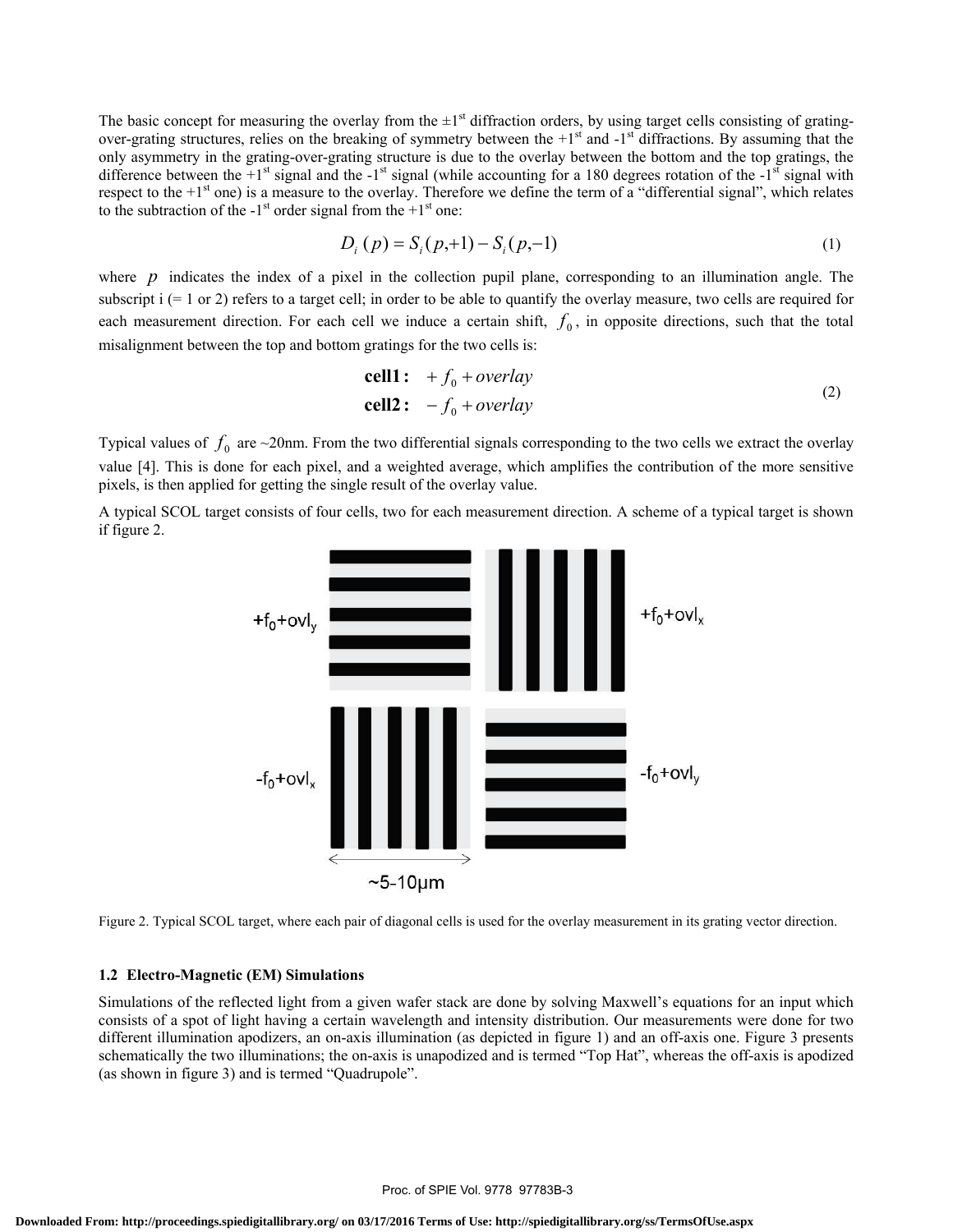

Figure 3. The two illuminations that are used in the measurements and simulations: (a) Quadrupole (QP) off-axis illumination and Top Hat (TH) on-axis illumination. The right-hand side figures for each illumination type depict the illuminating area in the illumination pupil plane and the left-hand side figures show the apodization applied to the illumination intensity.

Additional inputs to the EM simulations are the parameters that define the stack structure; these are given as two distinct types of parameters: layer thicknesses and materials dispersions, which depend on the certain stack processes, and target design parameters, which are variables that are chosen for optimizing the overlay measurements for that specific stack. The latter include pitch of the bottom and top patterned layers, CD (Critical Dimension) for the bottom patterned layer and for the top patterned layer (typically a photo-resist layer), half-pitch shift (see figure 4) which distinguishes between a "bar-over-bar" (indicated by us as  $F=0$ ) and a "trench-over-bar" (indicated by us as  $F=1$ ) configurations, and different segmentations of the gratings bars. Figure 4 presents the stack which has been used for comparing results of simulations to measurements (see section 2).



Figure 4. Schematic isometric drawings of a unit cell for a stack of a test wafer, showing two distinct target design configurations: (a) "bar-over-bar" and (b) "trench-over-bar".

Having setup all of the above mentioned inputs (stack geometry, materials dispersions, light wavelength and light illumination angles and apodizers), we then determine some numerical approximation parameters which are related to the applied numerical method (e.g. grid densities or other characteristics associated with the discretization due to the numerical computation.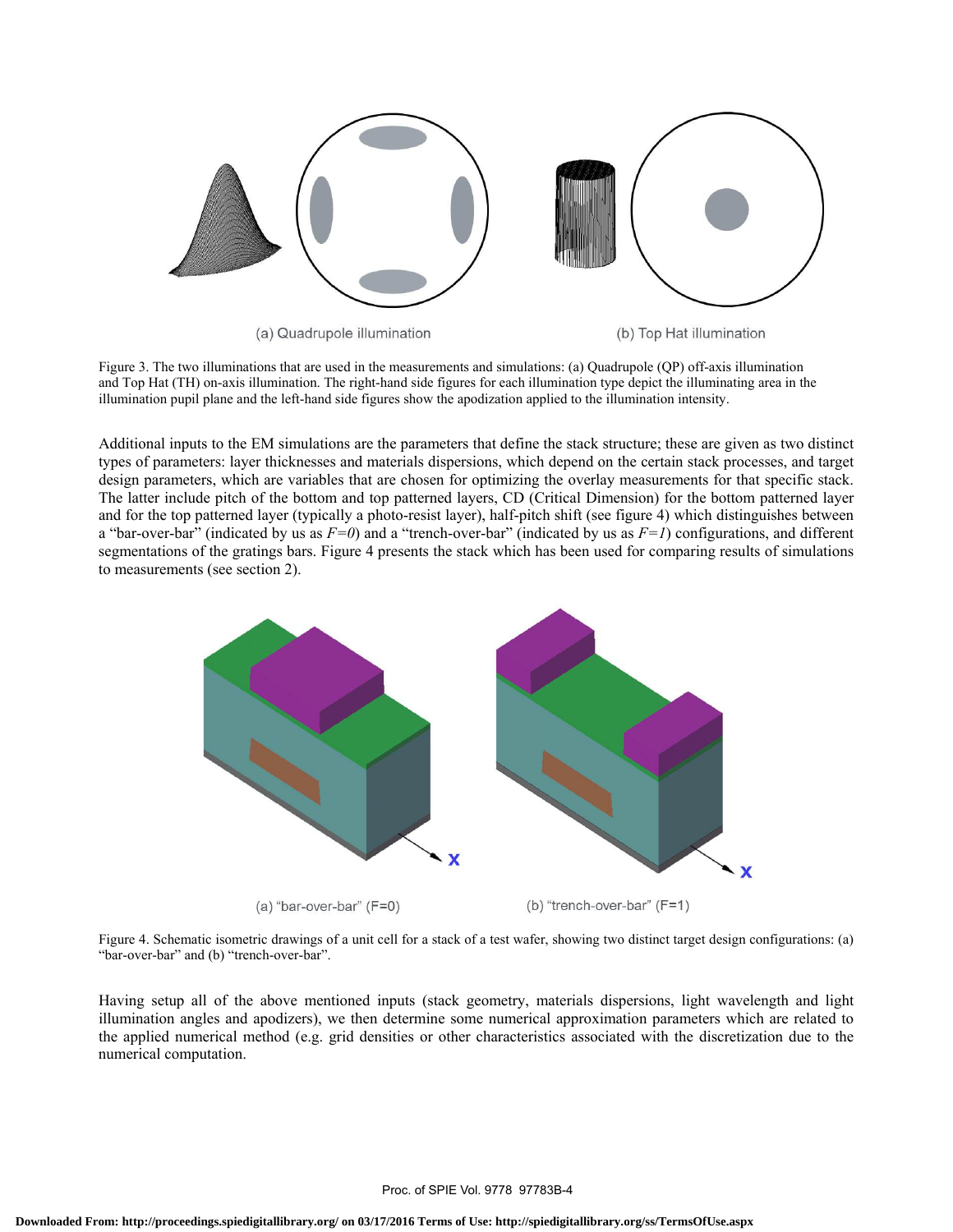The EM part of the simulation basically computes the Jones matrix associated with each illumination angle for each relevant (far field) diffraction order. In our case these are the  $\pm 1$ <sup>st</sup> and 0<sup>th</sup> orders. We then account for the contributions of the relevant optical system elements (such as lenses and polarizers) to convert the Jones matrices into intensities. In particular we account for a polarizer (in the illumination path) and an analyzer (in the collection path), which are set to 0 or 90 degrees depending on the designated tool setup of "H-polarized" light or "V-polarized" light.

Ultimately, the outcome of the EM simulations is the collection pupil plane of diffractions up to the  $\pm 1^{\text{st}}$  orders, or in other words the collection pupil images, similar to the ones that one expects to obtain on the CCD camera of the measurement tool.

#### **1.3 Performance Metrics**

Since the role of our simulations is to predict the better performing target designs, appropriate metrics indicating on performance need to be determined. Various metrics have been defined to indicate on the level of measurement precision (which indicates on measurement repeatability and is part of the common metric of TMU), accuracy and robustness. For the demonstrated comparisons of the current work two main metrics have been accounted for: Sensitivity-to-Overlay (which we term *SE*) and Diffraction Efficiency (which we term *DE*).

The definition of Sensitivity-to-Overlay, *SE*, is mathematically the partial derivative of the differential signal with respect to overlay. If we approximate the differential signals from the two cells by the first term of a Fourier series (of anti-symmetric terms only) [4]:

$$
D_1(p) = \sum_n A_n(p) \sin\left\{\frac{2\pi n}{Pitch}(f_0 + overlap)\right\} \approx A_1(p) \sin\left\{\frac{2\pi}{Pitch}(f_0 + overlap)\right\}
$$
  

$$
D_2(p) = \sum_n A_n(p) \sin\left\{\frac{2\pi n}{Pitch}(-f_0 + overlap)\right\} \approx A_1(p) \sin\left\{\frac{2\pi}{Pitch}(-f_0 + overlap)\right\}
$$
 (3)

and furthermore by assuming a small misalignment between the patterned layers with respect to the pitch:

$$
D_1(p) \approx A_1(p) \frac{2\pi}{Pitch} (f_0 + overlap) \Rightarrow D_1(p) - D_2(p) \approx A_1(p) \frac{4\pi f_0}{Pitch}
$$
\n
$$
D_2(p) \approx A_1(p) \frac{2\pi}{Pitch} (-f_0 + overlap)
$$
\n(4)

we obtain for the Sensitivity-to-Overlay (per pupil pixel):

$$
\frac{\partial D_i(p)}{\partial (overday)} \approx \frac{D_1(p) - D_2(p)}{2f_0}
$$
\n(5)

for each one of the cells (i=1,2). From this result we derive an averaged metric, *SE*, which is a form of a signalnormalized summation over the pixels, such that *SE* has the dimensions of [1/length]. This metric indicates how sensitive a stack structure is with respect to the overlay between the top and bottom gratings. The value of that metric will be indicating the capability of measuring overlay with good precision.

The definition of Diffraction Efficiency (*DE*) is the ratio between the  $\pm 1^{st}$  orders signals and the 0<sup>th</sup> order signal:

$$
DE = \frac{1}{2} \frac{\sum_{p=1}^{N_p} \{S_1(p, +1) + S_1(p, -1)\}}{\sum_{p=1}^{N_p} S_1(p, 0)}
$$
(6)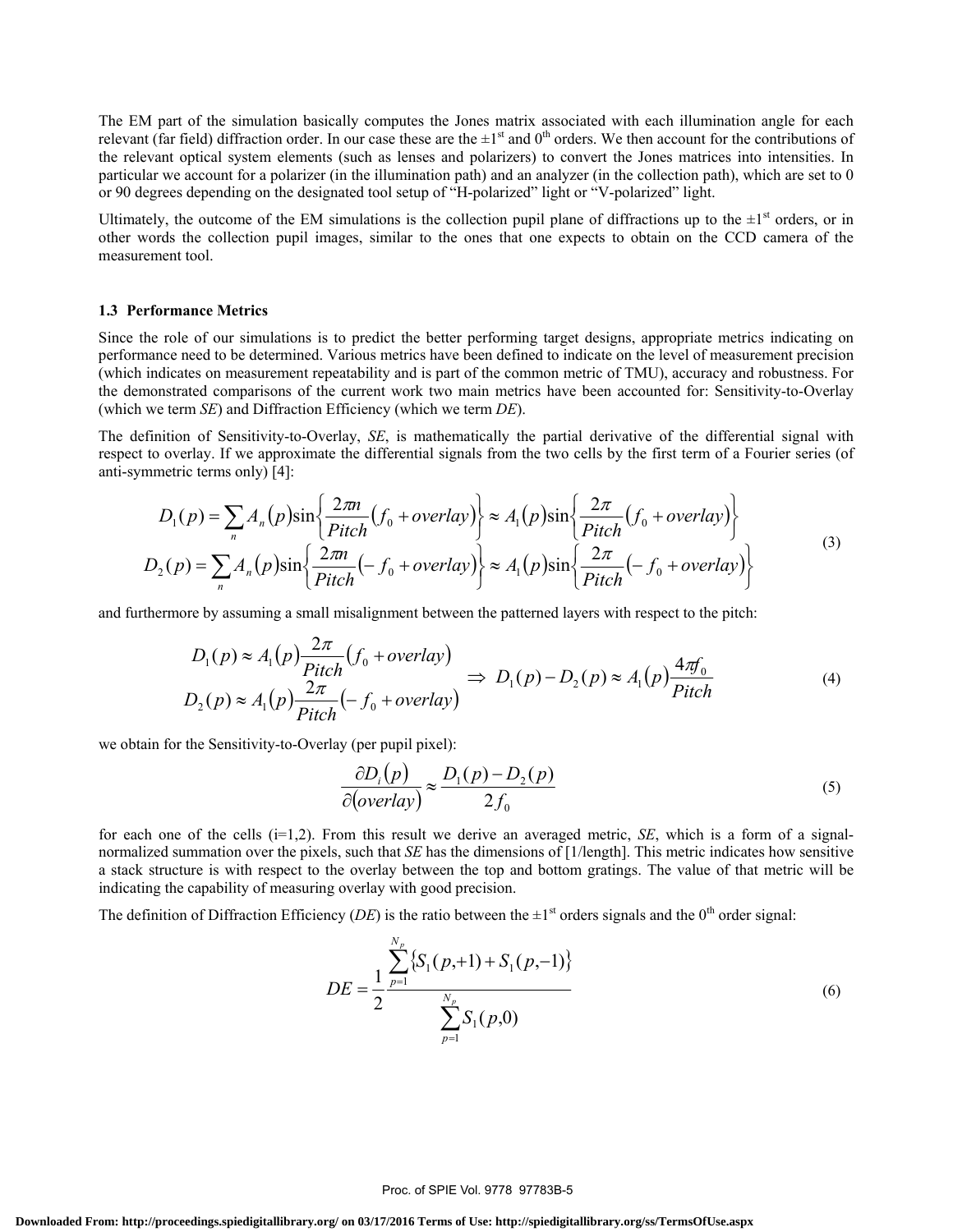This is defined for a specific cell (cell 1 in that case), but would give similar results for both cells (since the small shift between the gratings which distinguishes the two cells does not affect much that ratio). This metric indicates on the amount of spatial noise that might be affecting measurements due to various imperfections of the target which cause to the contamination of light originated from the  $0<sup>th</sup>$  order diffraction to the  $\pm 1<sup>st</sup>$  orders that are used for extracting the overlay; small values of *DE* would be indicating that only a fraction of the 0<sup>th</sup> order diffraction could damage (through target edge diffractions, target noise etc.) the  $\pm 1^{\text{st}}$  order signals significantly.

# **2. PREDICTION OF MEASUREMENTS BY SIMULATIONS**

For testing our simulator and in order to be able to assess the level of success of the simulations in their assistance in target design, we have tried some attempts of comparing the simulation results to measurements. Previous work of comparisons was done first for a single grating stack [3]. That initial work, however, was done mostly for the purpose of verifying the capability of the simulator to predict correctly and accurately the measurements done by the overlay tool. At this stage we have tried comparisons for proper SCOL targets. That has been done on a test wafer, which included many designs of targets. The stack for this wafer is shown in figure 4 and figure 5 for isometric view and front view, respectively. The process of performing the comparisons included several steps, as described in the subsections below.



Figure 5. Schematic front view drawing of a unit cell for the stack of the investigated test wafer.

## **2.1 OCD and CD-SEM Measurements**

An accurate and reliable simulator is essential for achieving well behaved predictions of actual measurements, but is not sufficient. This becomes important in particular when the level of accuracy in predicting measurement needs to be sufficiently high for distinguishing between various target designs. Another crucial condition is having the correct and sufficiently accurate inputs to the simulation, or alternatively excluding exceptional cases for which small variations in inputs might result large differences in the computed signals or metrics.

We have noticed that frequently intended stack information is significantly different from the actual printed stack. We therefore have chosen to take a preliminary step of OCD (Optical measurement of Critical Dimension) verification. This step helps in verifying the stack layer thicknesses and the stack material dispersions.

The OCD verification could adjust the layer thicknesses and dispersions, but could not verify the CD (grating bar width) differences, since these are typically different between designated OCD and SCOL targets. Therefore, by simulating various CD values (for the test wafer targets all top and bottom grating CD values were identical) and rechecking with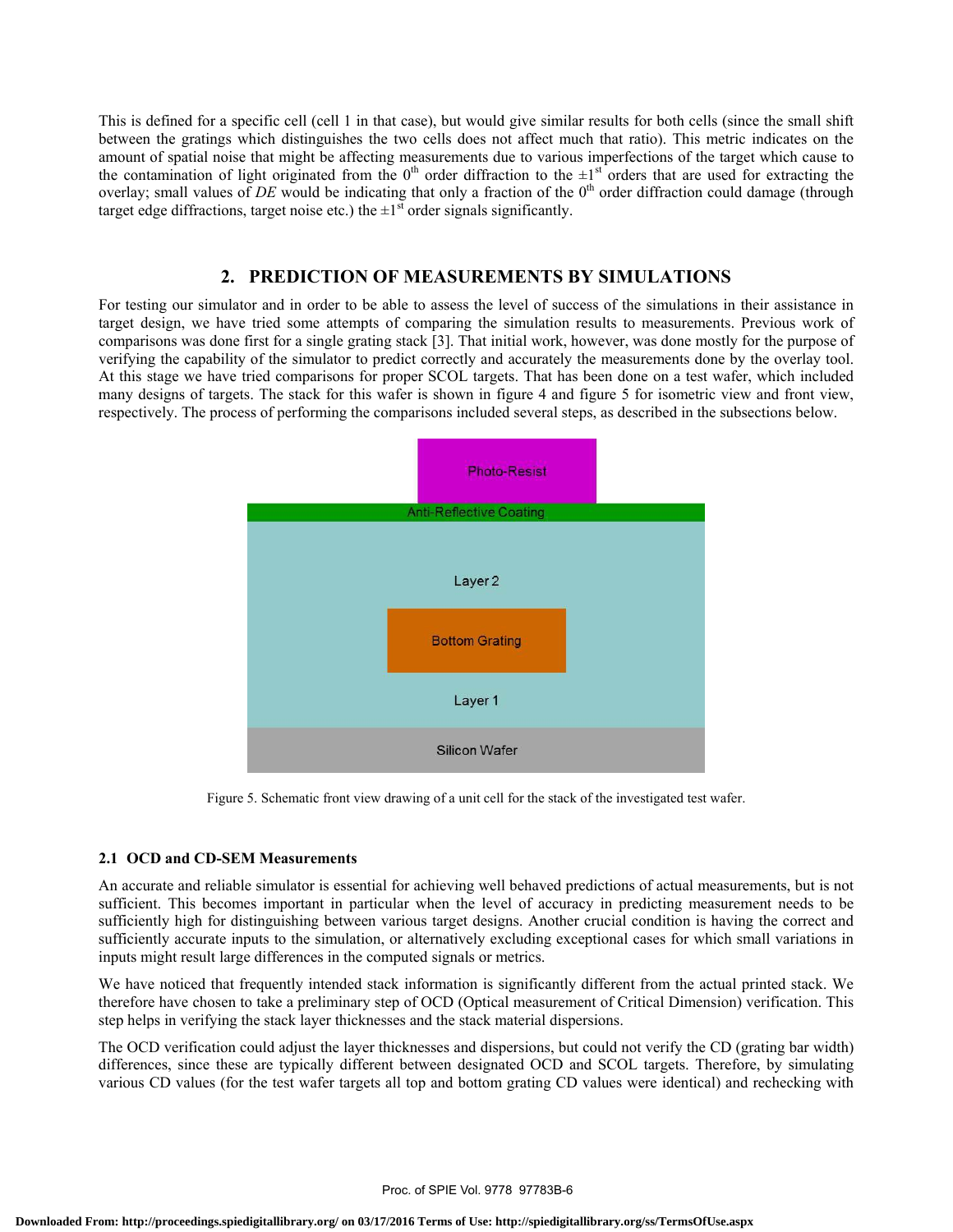CD-SEM measurements we could confirm a significant bias in the CD values, as shown in figure 6 for two target designs. Figure 6 demonstrates how the matching between simulated and measured signals significantly were improved by accounting for that bias; in that figure the cross-sections of the measured signals are plotted (in blue) for two different targets (where each one was measured with different tool setups), and the simulated corresponding signal cross-sections are plotted on the same figures (in black) for the designated CD value (on the left), and for the biased CD value (on the right) found through the simulation of many CD values for multiple tool setups. Having a match in signals between simulation and measurement as shown on the right of figure 6 implies on a definite sufficient accuracy of the simulation in predicting measurement performances.

In figure 7 the found biased CD values (normalized by pitch) are plotted versus the CD designated values, and it is shown that a systematic bias exists for all investigated targets. This bias is known to be a type of bias that occurs as a result of certain lithographic exposure rules.



Figure 6. Comparisons of simulated-to-measured signals before correcting the CD bias and after the correction, for two targets: (a) a 480nm pitch target measured with Quadrupole illumination, and (b) a 680nm pitch target measured with Top Hat illumination.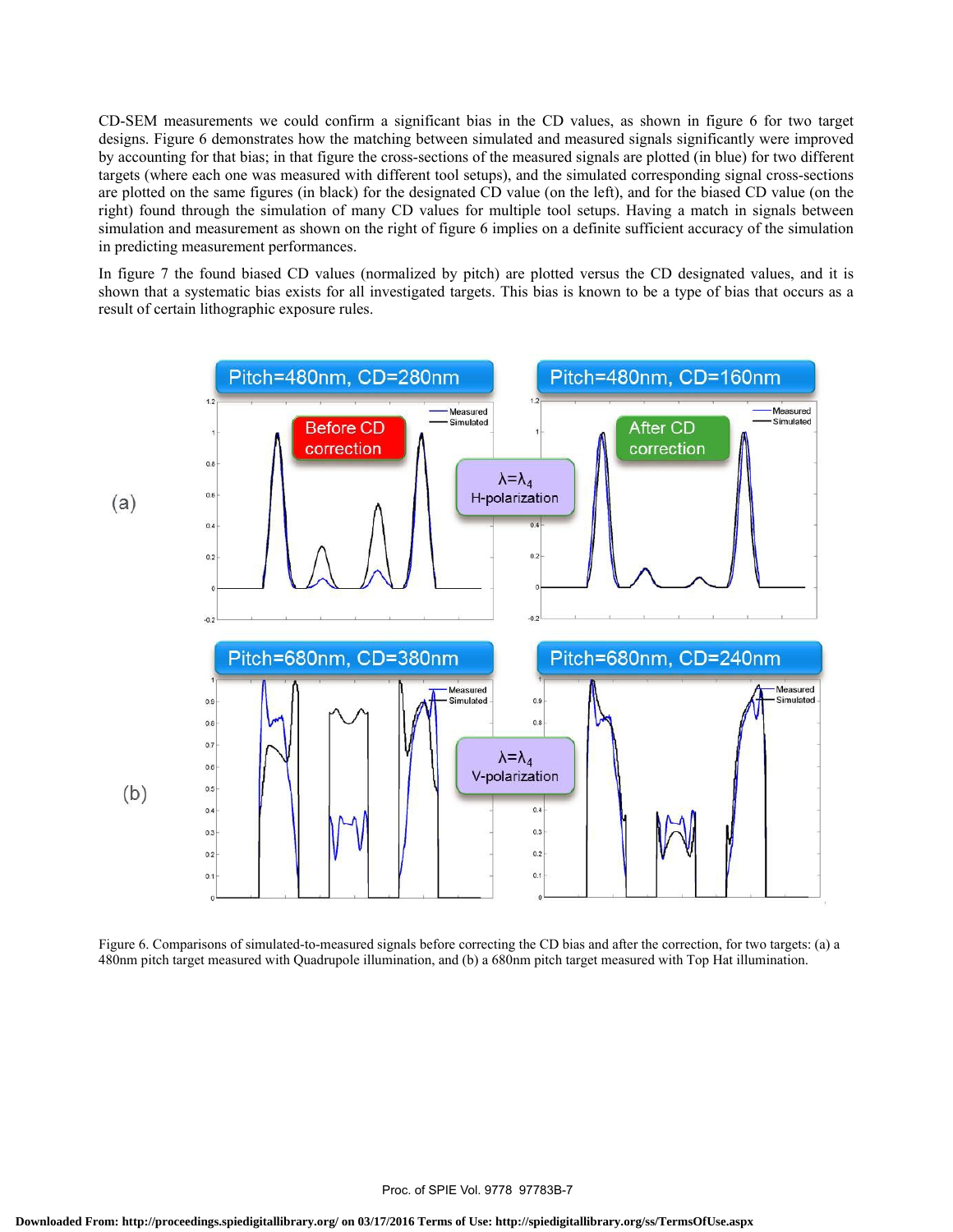

Figure 7. Biased CD vs designated CD (normalized by pitch) for multiple target designs. *F* refers to "bar-over-bar" design configuration ( $F=0$ ) or "trench-over-bar" design configuration ( $F=1$ ). Top and bottom CD for these targets are identical.

#### **2.2 Signal Simulation-to-Measurement**

Simulation validation has been done for our test wafer for many different target designs. After the verification step described in the previous subsection, an excellent agreement has been achieved. Figure 8 present a comparison of a full pupil image for the measured signal (top figure) and the simulated signal (bottom figure) for given target and tool setup. By comparing the measured and simulated images the agreement of fine details can be identified. The spatial noise that can be clearly observed in the measured signal is presumed to be a consequence of both finite cell-size and target noise diffractions effects.



Figure 8. Pupil image for (a) measured signal and (b) simulated signal, showing the  $-1<sup>st</sup>,0<sup>th</sup>,+1<sup>st</sup>$  diffraction orders from left to right. The false color bar indicates intensity in Gray-Levels. The target in this case is for pitch=760nm, top/bottom CD=330nm and *F=1.* The tool setup is Top Hat illumination,  $\lambda = \lambda_1$  and H-polarization.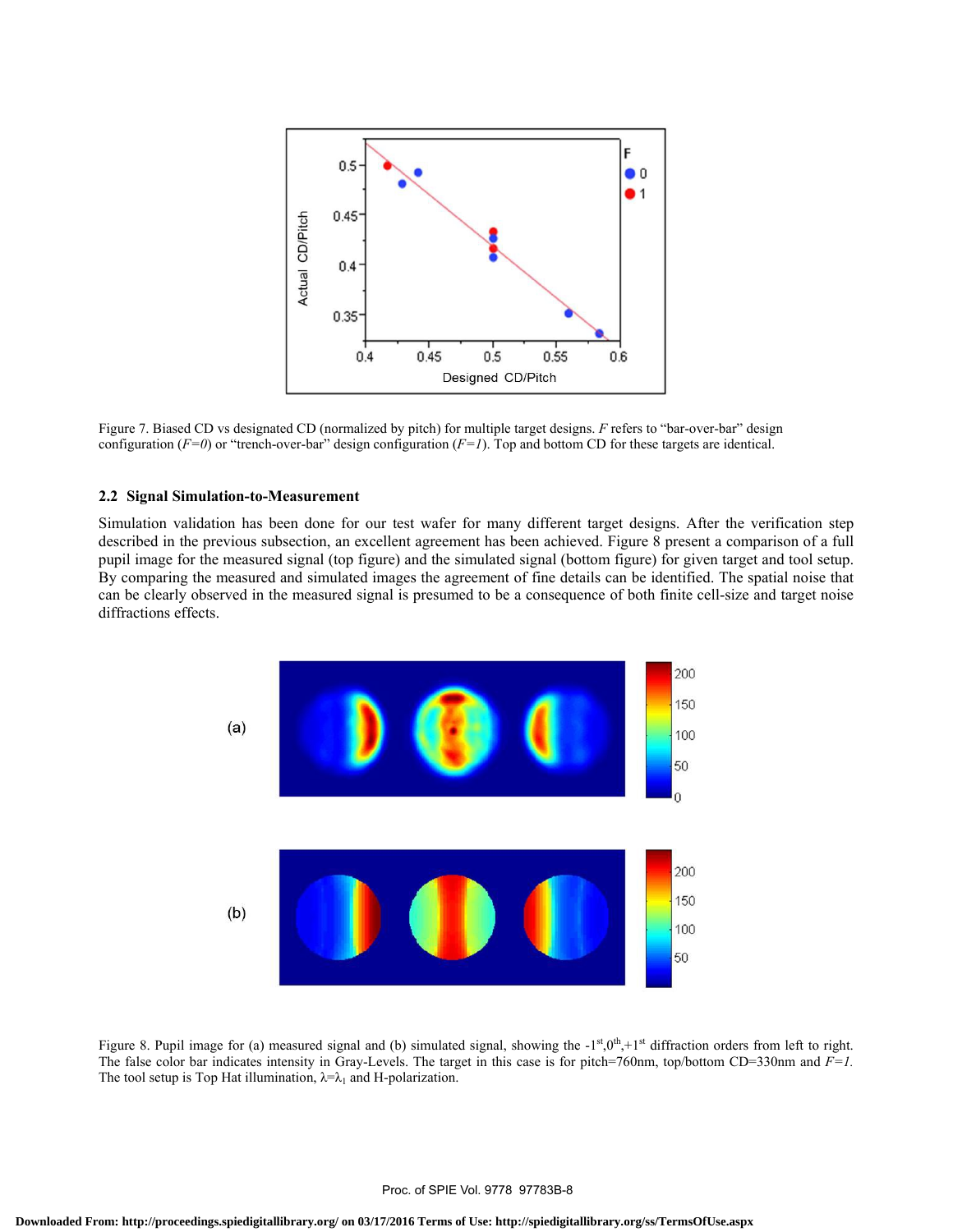Figure 9 presents the comparison of simulated-to-measured signal cross-sections for three different targets and for multiple tool wavelengths. All three cases are for target configurations of "bar-over-bar"  $(F=0)$ , and for tool light set to H-polarization. Note that the choice of illumination (on-axis Top Hat or off-axis Quadrupole) depends on the ratio wavelength/pitch; for larger target pitches most of the wavelengths require the on-axis illumination, whereas for small target pitches most of them require the off-axis illumination (for the same reason for the smallest pitch of 480nm the longer wavelengths of ~600-700nm cannot be used for measurement at all). The matching of signals between simulations and measurements shows very good agreement for most targets and tool setups. In cases where we see some noticeable differences (such as in figure 9c for  $\lambda = \lambda_1$ ) the reason typically could be high sensitivity of the signal to the specific wavelength, or to small changes in the stack structure (since the light optical path is determined by either one of them).



Figure 9. Simulation-to-measurement signal cross-sections for multiple tool setups (wavelength in this case) for three different targets: (a) pitch=760nm and top/bottom CD=325nm, (b) pitch=560nm and top/bottom CD=270nm, and (c) pitch=480nm and top/bottom CD=160nm. For all three cases *F=0*, and tool light is H-polarized. Measured signals are in blue lines and simulated signals are in black lines.

## **2.3 Metrics and Ranking Performances**

After reviewing the comparisons of the simulated signals with the measured ones, it is of great interest to us to test the matching of main performance metrics. Furthermore, since we have the objective of using simulations for optimizing target designs, it is important for us to be convinced that the matching of metrics could be shown to be sufficiently accurate such that the ranking of target designs based on simulations would be consistent with the one that is based on measurements. We therefore compare for the various targets and various tool setups the two performance metrics that were defined and discussed in subsection 1.3. Figure 10 presents the comparison of *SE* (Sensitivity-to-Overlay) and *DE* (Diffraction Efficiency) between these two metrics computed from the simulated and from the measured signals. We can see that the consistency of the simulations with the measurements is very high.

In figure 11 scattered plots are shown on a log-log scale for both Sensitivity-to-Overlay *SE* and Diffraction Efficiency *DE*. Each circle marks simulated versus measured value for a certain target design and tool setup. We can observe that the deviation from the 45 degrees slope is relatively small, and this can be seen quantitatively by the linear fit and the Rsquared that are given on the upper left side of the figures. All together the correlation between simulated and measured metrics is very high.

Overall, it can be observed that even for some cases where the matching between simulation and measurement is not very high, the consistency in ranking the targets based on these metric performances is not being damaged crucially.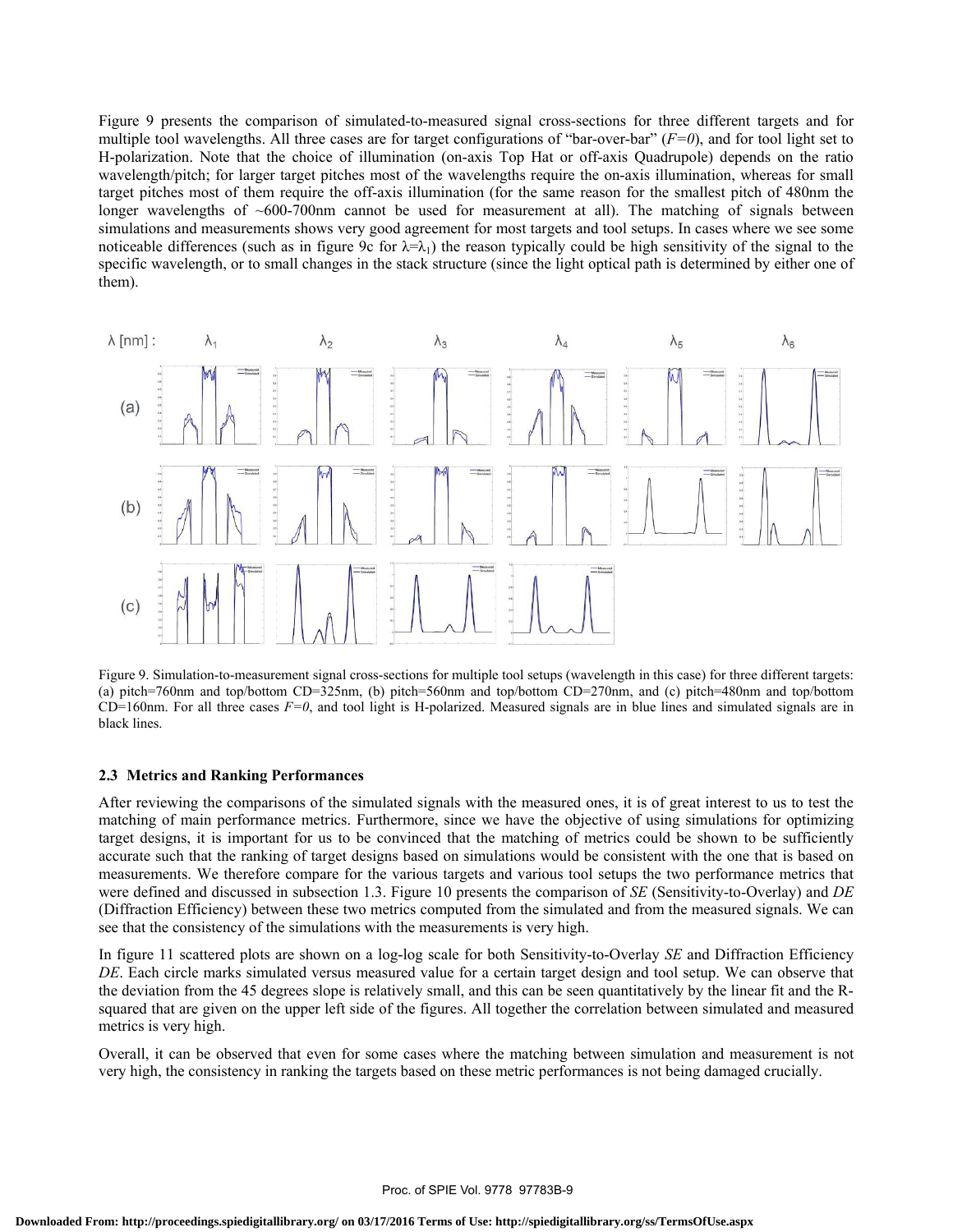

Figure 10. Measured vs simulated metrics: (a) Sensitivity-to-Overlay *SE* and (b) Diffraction Efficiency *DE*. The inner horizontal labels are for various tool setups, and the outer labels indicate the target design: [pitch] [top CD] [bottom CD] [F]. These results include only the tool setups for Quadrupole illumination.



Figure 11. Scattered plots for simulated vs measured metrics: (a) Sensitivity-to-Overlay *SE* and (b) Diffraction Efficiency *DE*. The solid line marks the perfect correlation and is a reference for the dotted results. The legend boxes on the upper-left provide a linear fit for the dots and the R-squared result.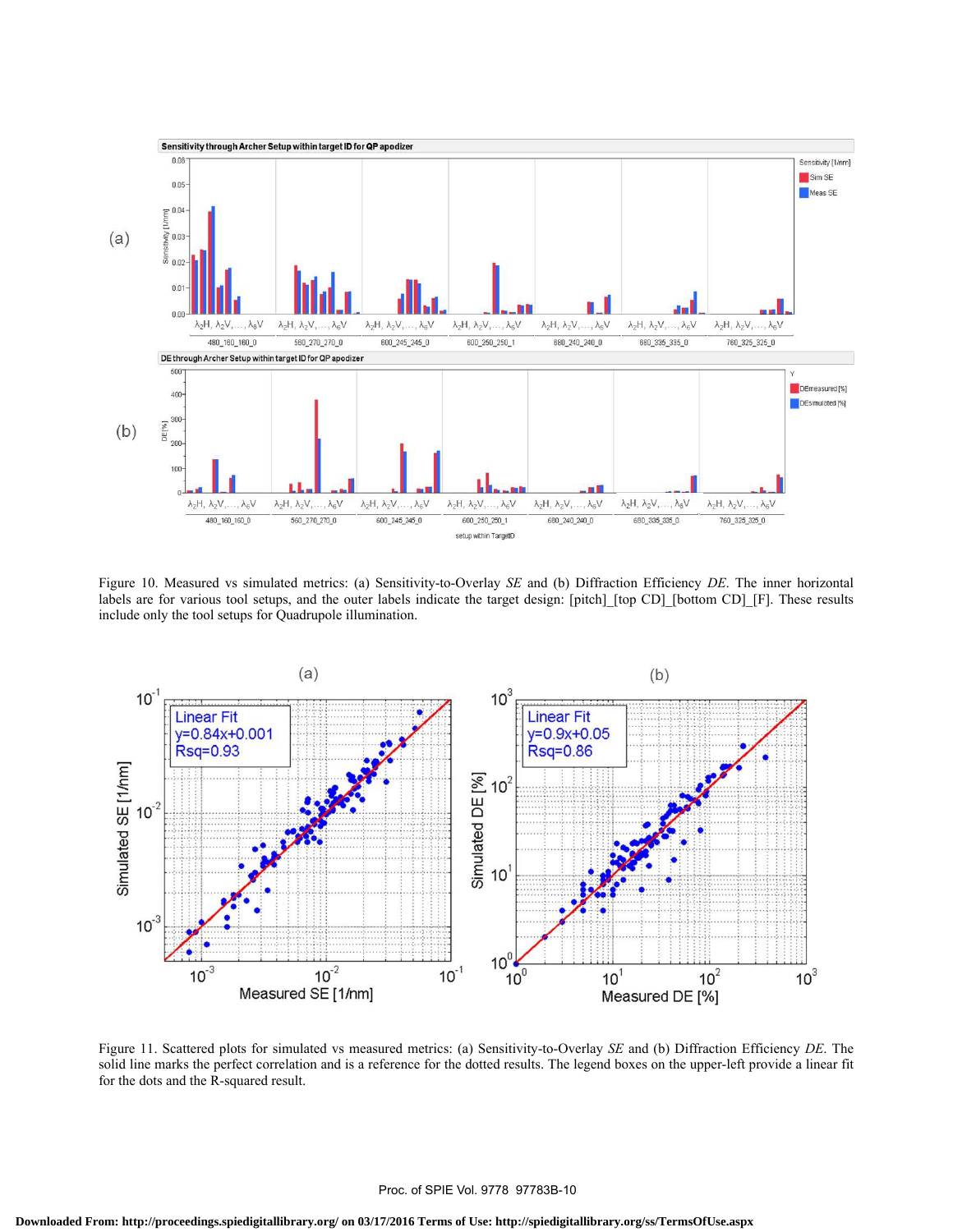# **3. CONCLUSIONS AND ONGOING WORK**

We have demonstrated the capability of correctly simulate reflected signals from a wafer stack and to match them accurately with measured signals from a scatterometry overlay tool. Moreover, we have shown that main target performance metric match well and we are able to rank target designs correctly if we base our ranking on simulations instead of on measurements. This important outcome suggests that the use of simulations for target design is feasible for scatterometry overlay measurements. This use of simulations, instead of relying on experimental measurements only, is an important part in achieving successful overlay measurements in general and in particular in being able to measure overlay for challenging stacks.

The current work, however, has been done for a rather simple stack test wafer. It is expected to be more difficult for stacks that include more layers, or for stacks that might be more challenging in the sense that their performance metrics ranges for various target designs and tool setups will be significantly narrowed and restricted to a low values. The simulations of more challenging and multilayer stacks is therefore currently under investigation. We have learned through this work how crucial the verification of stack geometry and dispersion is. Therefore, the preliminary part of OCD measurements (or other type of film measurements for that matter) is an important step in achieving successful prediction of measurements by simulations. That step could be used on regular bases prior to the step of using simulations for target optimization.

The performance metrics that have been calculated for this work are basic measures for overlay measurements capabilities, but more metrics are required to assist in predicting the capabilities to measure an accurate overlay and to overcome problems that are associated with process variations. Some more such metrics are already in use, and in an ongoing work we calculate additional performance metrics for both our simulations and measurement.

Finally, it is important to be aware that the successful matching between simulations and measurements for whatever performance metrics that we have, there still might be some effects on measurements that are not accounted for through those metrics. Some effects that are known to us are the diffractions from target cell edges, target surrounding contaminations and target noise. For the first two we have an ongoing work for modeling the effects of finite cell-size targets. The latter one is a more vague effect, and could be addressed with some more limitations.

## **ACKNOWLEDGMENTS**

We would like to express our gratitude to Zhengquan Tan, Sungchul Yoo, Zhiming Jiang, InKyo Kim, Michelle Zhang, Jin Zhang, Jeongok Cha, Hyowon Park, SeungHwan Lee, Yuseong Jang, and Jaejin Yoon from KLA-Tencor OCD Applications, and to Barak Yaakobovitz, Uri Greenberg, Ward Dixon and Scott Penner from KLA-Tencor OCD System & Engineering, for their helpful work on OCD measurements that have assisted us significantly in the SCOL simulation verifications. Byoung-seong Park from KLA-Tencor Korea is greatly acknowledged for his valuable contribution in assisting us with performing measurements on test wafers and with performing CD-SEM measurements.